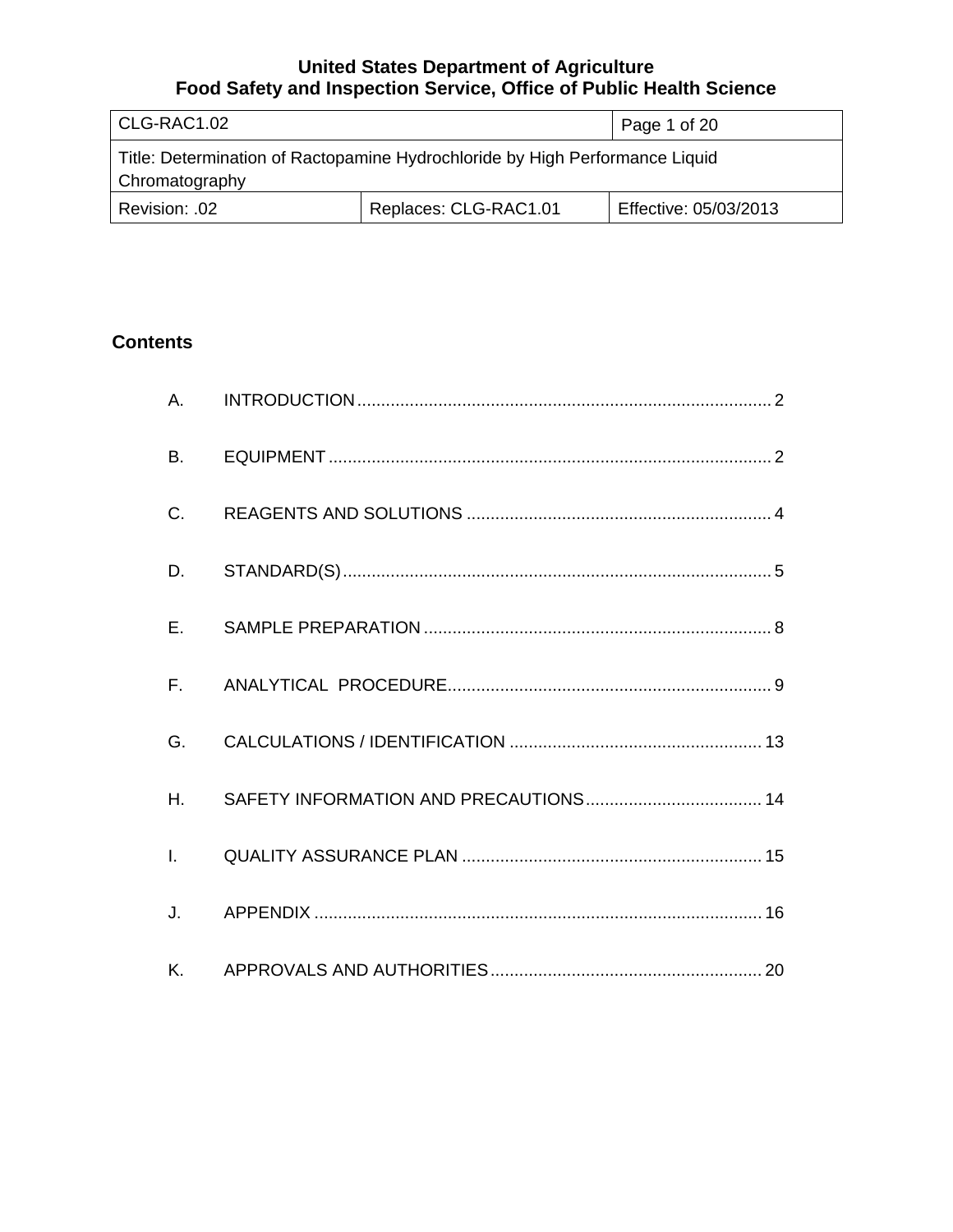<span id="page-1-0"></span>

| CLG-RAC1.02                                                                                    |                       | Page 2 of 20          |
|------------------------------------------------------------------------------------------------|-----------------------|-----------------------|
| Title: Determination of Ractopamine Hydrochloride by High Performance Liquid<br>Chromatography |                       |                       |
| .02. :Revision                                                                                 | Replaces: CLG-RAC1.01 | Effective: 05/03/2013 |

#### **A. INTRODUCTION**

1. Summary of Procedure

Residual ractopamine, a β-adrenergic agonist, is extracted from swine and bovine liver and muscle with methanol. An aliquot of the extract is evaporated, borate buffer is added, and ractopamine is extracted into ethyl acetate by liquid/liquid partition. The ethyl acetate extract is further purified by passing it through an acidic alumina solid phase extraction column. Ractopamine is eluted from the column with methanol. The methanol extract is evaporated to dryness, then dissolved in either dilute acetic acid or a 1:1 mixture of dilute acetic acid and methanol, depending upon the tissue extracted. The extract is filtered and analyzed for ractopamine using high performance liquid chromatography (HPLC) with fluorescence detection. The residual ractopamine is quantified as ractopamine hydrochloride (HCl). Ractopamine is a mixture of four stereoisomers in approximately equal proportions (RS, SR, RR, and SS). This HPLC method does not distinguish between these stereoisomers, and thus results in a single peak for all four stereoisomers present in a particular sample. The method does not use enzymatic hydrolysis to quantify conjugated ractopamine metabolites.

2. Applicability

This method is suitable for the quantification of ractopamine HCl in swine and bovine liver at 25 - 300 ppb and in swine and bovine muscle tissues at 1.0 - 300 ppb.

*Note: Refer to 21CFR for tolerance values set by FDA and 40CFR for tolerance values set by EPA.*

#### **B. EQUIPMENT**

*Note: Equivalent equipment may be substituted.*

- 1. Apparatus
	- a. Analytical balance  $(\pm 0.0001 \text{ g})$  AG204, Mettler Toledo.
	- b. Top loading balance  $(\pm 0.01 \text{ g})$  PG5002.S Delta Range, Mettler Toledo.
	- c. Magnetic stirrer and stir bars Corning Stirring/Hot Plate PC 420, and VWR, 5/16" Diameter x 2" stir bars, 58949-038.
	- d. Meat grinder or food processor model 2100 M/2, Rival.
	- e. Branson Sonifier 450 ultrasonic generator with a 1/4 inch micro tip or a mechanical blender such as an UltraTurrax No.T25 equipped with an S25N-10G dispersing rotor.
	- f. Vortex-2 Genie test tube vortexer Scientific Industries, Bohemia, NY.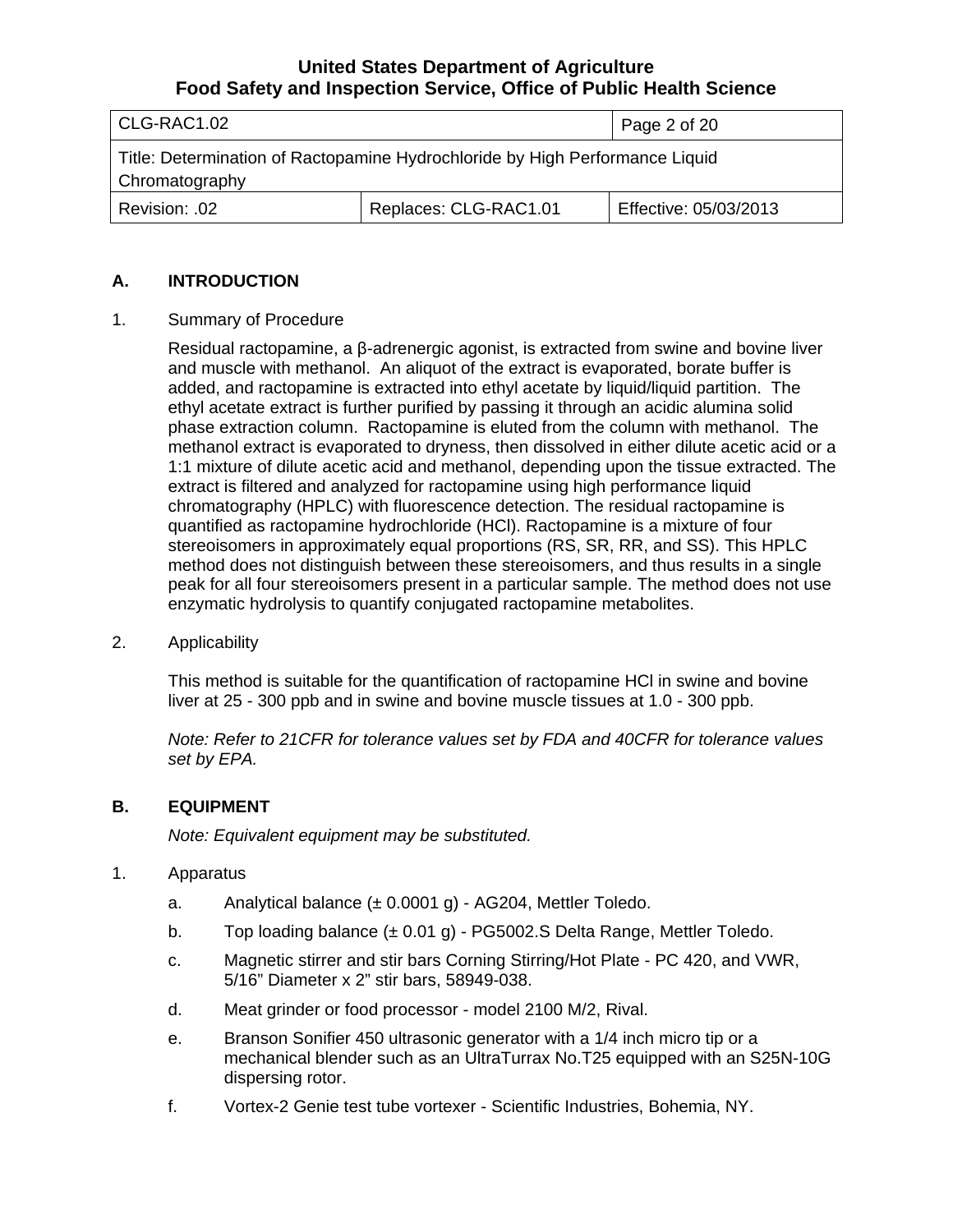| l CLG-RAC1.02                                                                                  |                       | Page 3 of 20          |
|------------------------------------------------------------------------------------------------|-----------------------|-----------------------|
| Title: Determination of Ractopamine Hydrochloride by High Performance Liquid<br>Chromatography |                       |                       |
| Revision: .02                                                                                  | Replaces: CLG-RAC1.01 | Effective: 05/03/2013 |
|                                                                                                |                       |                       |

- g. Polypropylene centrifuge tubes 50 mL conical, with closures, Blue Max, Cat. No. 352098, 30 x 115 mm, 25/rack, VWR.
- h. Polypropylene tubes 15 mL conical, with closures, Blue Max, Cat. No. 352097, 17 x 120 mm, 50/rack, VWR.
- i. Centrifuge IEC Centra-8R centrifuge.
- j. Volumetric flasks 50 and100 mL volumetric flasks.
- k. Micropipettes 500 3000 µL.
- l. Test tubes 16 x 100 mm test tubes with closures CMS, Inc., Cat. Nos. 339-309 and 270-671, respectively (Fisherbrand Disposable Culture Tubes, Borosilicate glass, 16 x 125 mm, catalog #14-961-30).
- m. Volumetric pipettes 10 mL and 15 mL, Class A.
- n. Serological pipettes 10 mL, disposable, polystyrene, Falcon 357530.
- o. Mixing cylinders 100 mL graduated mixing cylinders, stoppered, CMS, Inc., Cat. No. 101-527.
- p. Glass bottles 1000 mL glass bottles.
- q. Pasteur pipettes Disposable glass Pasteur pipettes.
- r. Membrane filters Disposable 13 mm PVDF Membrane 0.22 µm filters, HPLC Certified Minispike Outlet, Gelman Acrodisc PM4450T.
- s. Small disposable syringes Becton-Dickerson, 1 mL syringe, 309602.
- t. Spatulas Metal or Teflon coated.
- u. N-Evap air/nitrogen stream evaporator Meyer N-Evap Analytical Evaporator, Organomation Associates, Inc. South Berlin, MA.
- v. Vacuum apparatus for solid phase cartridges, or syringes for sample application to cartridges - Supelco Visiprep, Supelco, 595 North Harrison Road, Bellefonte, PA.
- w. Ultrasonic water bath Branson model 2200, 125 watts.
- x. pH meter Orion 611, ThermoOrion, 500 Cummings Center, Beverly, MA.
- y. Solid Phase Extraction (SPE) Cartridges Acidic alumina (Alumina A) approximately 2 g packing, Activity Grade I, Waters Sep-Pak Classic, No. 51800, Waters Sep-Pak Plus. No. 20500.

Note: Not all brands of acidic alumina produce acceptable results. See, Section K.1, Appendix, SPE CARTRIDGE TESTING.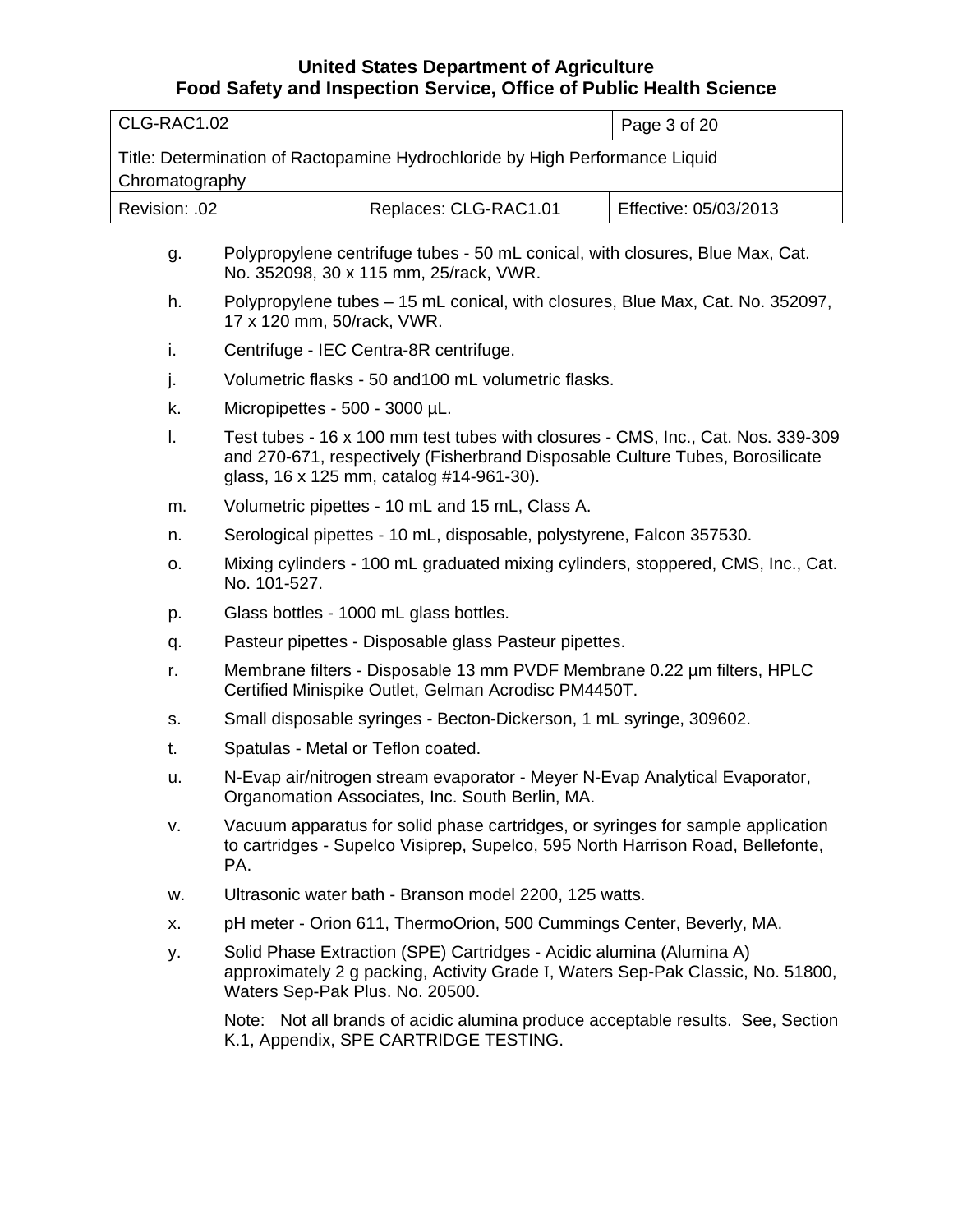<span id="page-3-0"></span>

| CLG-RAC1.02                                                                                    | Page 4 of 20          |                       |
|------------------------------------------------------------------------------------------------|-----------------------|-----------------------|
| Title: Determination of Ractopamine Hydrochloride by High Performance Liquid<br>Chromatography |                       |                       |
| Revision: .02                                                                                  | Replaces: CLG-RAC1.01 | Effective: 05/03/2013 |

#### 2. Instrumentation

- a. HPLC pump Agilent 1100 series quaternary pump, G1311A.
- b. HPLC autosampler Agilent 1100 series ALS, G1313A.
- c. HPLC variable wavelength fluorescence detector Agilent FLD, G1321A.
- d. HPLC detector recording device Agilent Chem Station, Agilent Technologies, Wilmington, Delaware.
- e. HPLC Column C18 reversed phase such as Supelcosil LC-18-DB, 5 µm, 4.6 x 250 mm, Part No. 58355.
- f. HPLC mobile phase filtering and degassing apparatus Millipore Microfiltration Assembly, 47 mm, filtering with a type GV 0.2 micron filter.

### **C. REAGENTS AND SOLUTIONS**

*Note: Equivalent reagents / solutions may be substituted. The stability time frame of the solution is dependant on the expiration date of the components used or the listed expiration date, whichever is soonest.*

- 1. Reagents
	- a. Water  $(H<sub>2</sub>O)$  HPLC grade or distilled, deionized.
	- b. Methanol (MeOH) HPLC grade, A452-4, Fisher.
	- c. Acetonitrile (ACN) HPLC grade, A998-4, Fisher.
	- d. Ethyl acetate HPLC grade, E195-4, Fisher.
	- e. Glacial acetic acid Reagent grade, A38-212, Fisher.
	- f. Sodium hydroxide (NaOH) Reagent grade, S318-1, Fisher.
	- g. 1-Pentanesulfonic acid sodium salt HPLC grade, 2841-05, Baker.
	- h. Sodium borate decahydrate Reagent grade, 3570-01, Baker.
- 2. Solutions
	- a. 1 N sodium hydroxide solution:

Dissolve 40 g of sodium hydroxide in approximately 800 mL of deionized water. Mix well. Cool to room temperature and dilute to 1 L. Store in a plastic container at room temperature. This solution is stable for one year.

Note: Exothermic reaction. Recommend the flask be placed in an ice bath when initially dissolving the sodium hydroxide.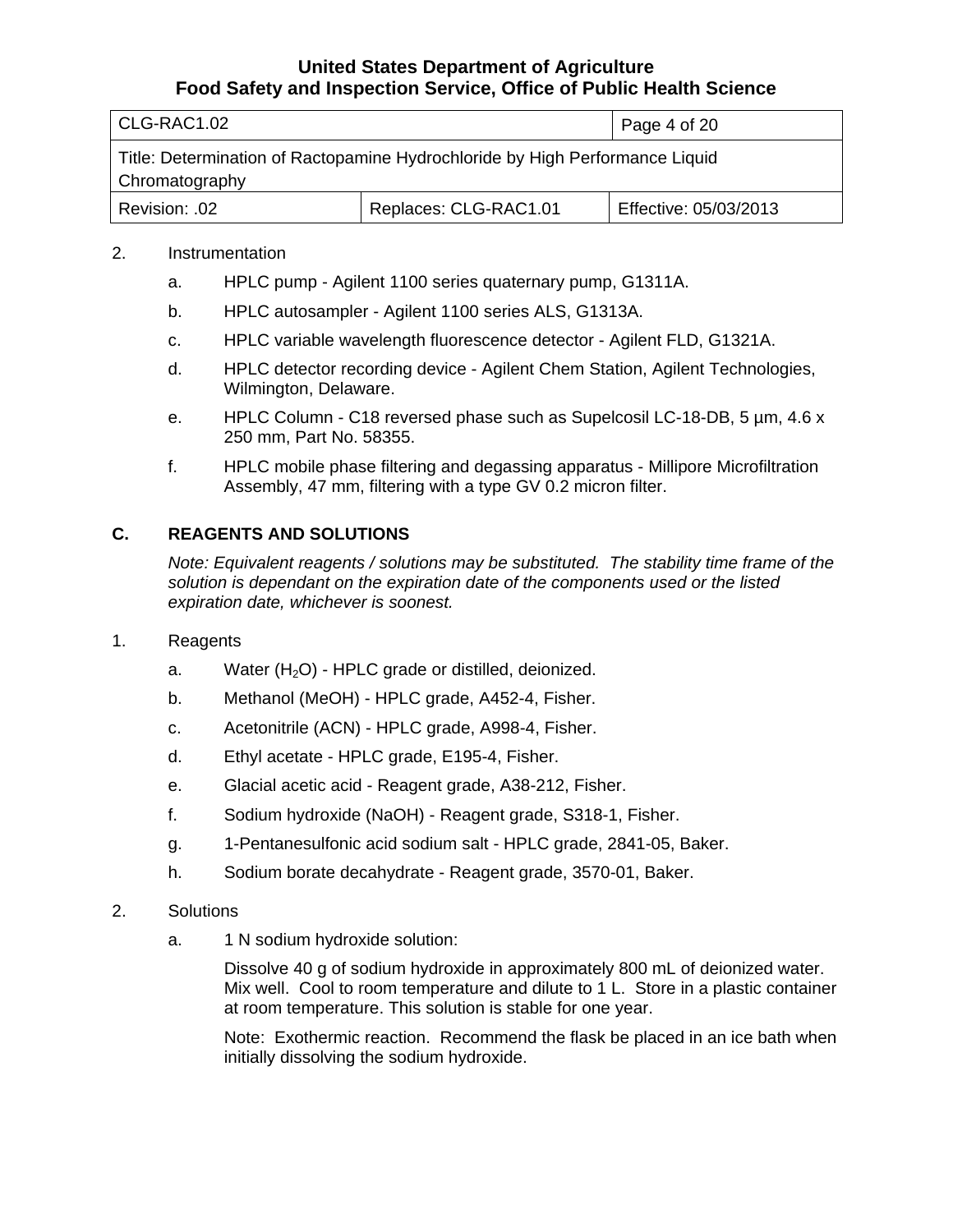<span id="page-4-0"></span>

| CLG-RAC1.02                                                                                    | Page 5 of 20          |                       |
|------------------------------------------------------------------------------------------------|-----------------------|-----------------------|
| Title: Determination of Ractopamine Hydrochloride by High Performance Liquid<br>Chromatography |                       |                       |
| Revision: .02                                                                                  | Replaces: CLG-RAC1.01 | Effective: 05/03/2013 |

b. Borate Buffer (0.025M, pH 10.3):

Add  $9.54 \pm 0.05$  g of sodium borate decahydrate to 900 mL of HPLC grade water in a graduated cylinder or glass bottle, and dissolve by mixing, add 1 N sodium hydroxide (approximately 40 mL) until the pH is  $10.3 \pm 0.1$ . Dilute to 1 L with HPLC grade water. This solution is stable for one year when stored at room temperature.

Note: Check buffer monthly. Acceptable pH range is 9.5 -11.0. There should also be no visual signs of microbial growth.

c. HPLC Mobile Phase:

Add 320 mL of HPLC grade acetonitrile to 680 mL of HPLC grade water. Then add 20 mL of glacial acetic acid and  $0.87 \pm 0.05$  g of 1-pentanesulfonic acid sodium salt. Mix well, filter through a 0.45 µm filter if necessary, and degas. This solution is stable for one year when stored at room temperature.

d. Sample Diluent (acetic acid - 2 percent v/v):

Add 20 mL of reagent grade glacial acetic acid to 980 mL of HPLC grade water and mix well. This solution is stable for one year when stored at room temperature.

e. Sample Diluent plus Methanol Mixture (1:1 v/v):

Mix equal volumes of sample diluent and methanol in an appropriately sized storage container. This solution is stable for one year from date of preparation.

f. Mobile phase, for alternative HPLC column:

Prepare as directed in section C.2.c., except use 250 mL of acetonitrile and 750 mL of water.

### **D. STANDARD(S)**

*Note: Equivalent standards / solutions may be substituted. Purity is to be taken into account when calculating standard concentrations. The stability time frame of the solution is dependant on the expiration date of the components used or the listed expiration date, whichever ends sooner*.

- 1. Standard Information
	- a. Ractopamine HCl Reference Standard Elanco Animal Health.
	- b. Ritodrine HCl Reference Standard Cat. No. 1604701, US Pharmacopeia Convention.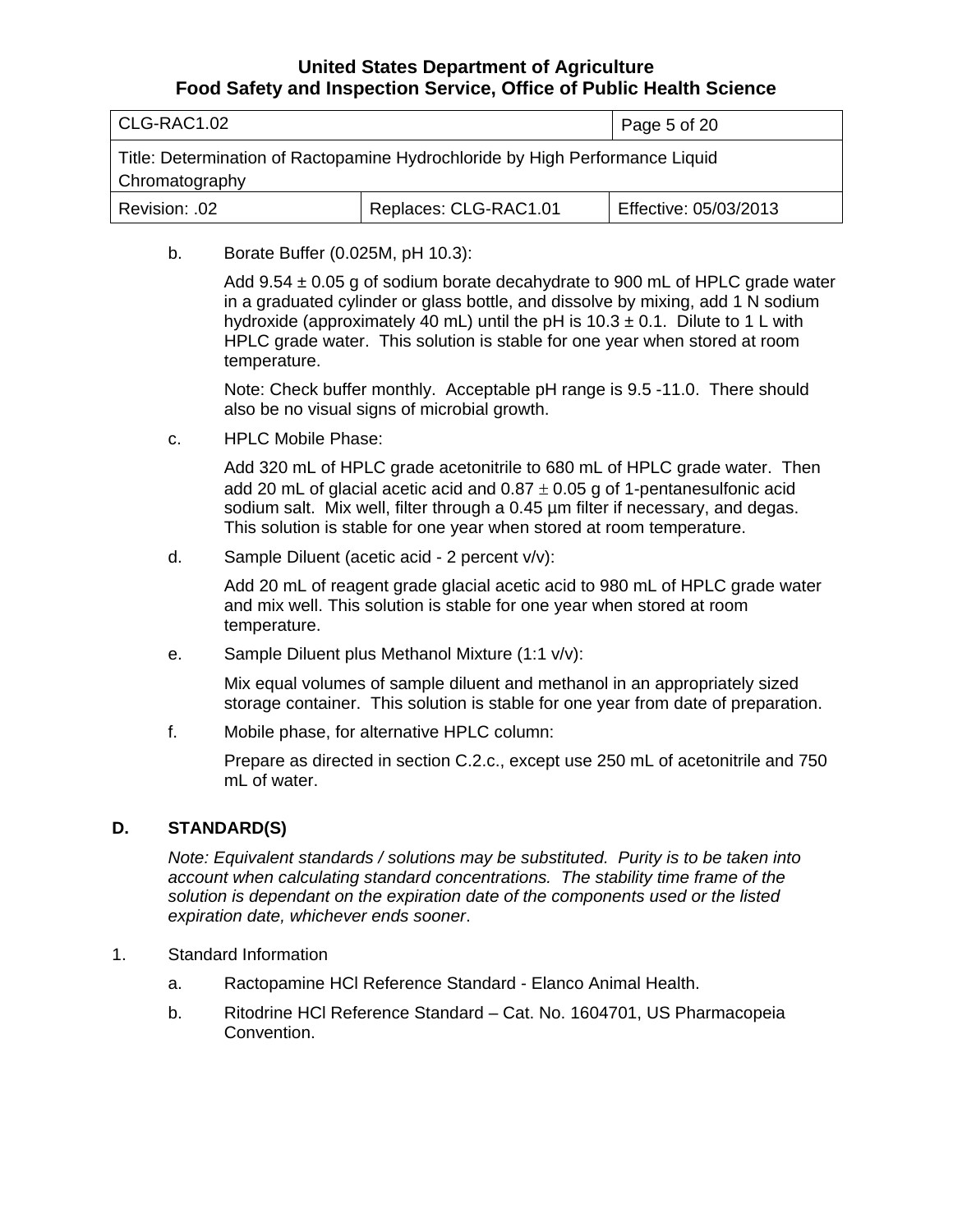| CLG-RAC1.02                                                                                    | Page 6 of 20          |                       |
|------------------------------------------------------------------------------------------------|-----------------------|-----------------------|
| Title: Determination of Ractopamine Hydrochloride by High Performance Liquid<br>Chromatography |                       |                       |
| Revision: .02                                                                                  | Replaces: CLG-RAC1.01 | Effective: 05/03/2013 |

### 2. Preparation of Standard Solution(s)

- a. Prepare the following standard solutions for the analysis of liver at 25 300 ppb:
	- i. Ractopamine HCl liver stock solution 1.00 mg/mL

Note: The stock solution must be adjusted for purity during preparation. Do not correct for the HCl since ractopamine HCl is the analyte of interest.

Prepare a ractopamine HCl standard stock solution by adding  $100 \pm 1$  mg of ractopamine HCl reference standard to a 100 mL volumetric flask and diluting to volume with the 1:1 sample diluent plus methanol mixture. This solution is stable for three months at 2 - 8 °C.

**CAUTION:** Wear gloves when handling reference standard. Do not inhale the dust of the primary reference standard.

ii. Ractopamine HCl intermediate liver standard (10 µg/mL):

Pipet 1.0 mL of 1.00 mg/mL ractopamine HCl standard stock solution into a 100 mL volumetric flask and dilute to volume with the 1:1 sample diluent plus methanol mixture. Mix well. This solution is stable for one month at  $2 - 8 °C$ .

iii. Ractopamine HCI fortification liver standard  $(1.5 \mu g/mL)$ :

Pipet 15 mL of 10  $\mu$ g/mL ractopamine HCI intermediate standard solution into a 100 mL volumetric flask and dilute to volume with the 1:1 sample diluent plus methanol mixture. Mix well. This solution is stable for one month at 2 - 8 °C.

- b. Prepare the following standard solutions for the analysis of muscle at 0.5 2.0 ppb:
	- i. Ractopamine HCl muscle stock solution 1.00 mg/mL

Note: The stock solution must be adjusted for purity during preparation.

Prepare a ractopamine hydrochloride standard stock solution by adding  $100 \pm 1$  mg of ractopamine hydrochloride reference standard to a 100 mL volumetric flask and diluting to volume with methanol. This solution is stable for three months at 2 - 8 °C.

**CAUTION:** Wear gloves when handling reference standard. Do not inhale the dust of the primary reference standard.

ii. Ractopamine HCl Intermediate muscle standard  $(10 \mu g/mL)$ :

Pipet 1.0 mL of standard stock solution into a 100 mL volumetric flask and dilute to volume with sample diluent. Mix well. This solution is stable for one month at 2 - 8 °C.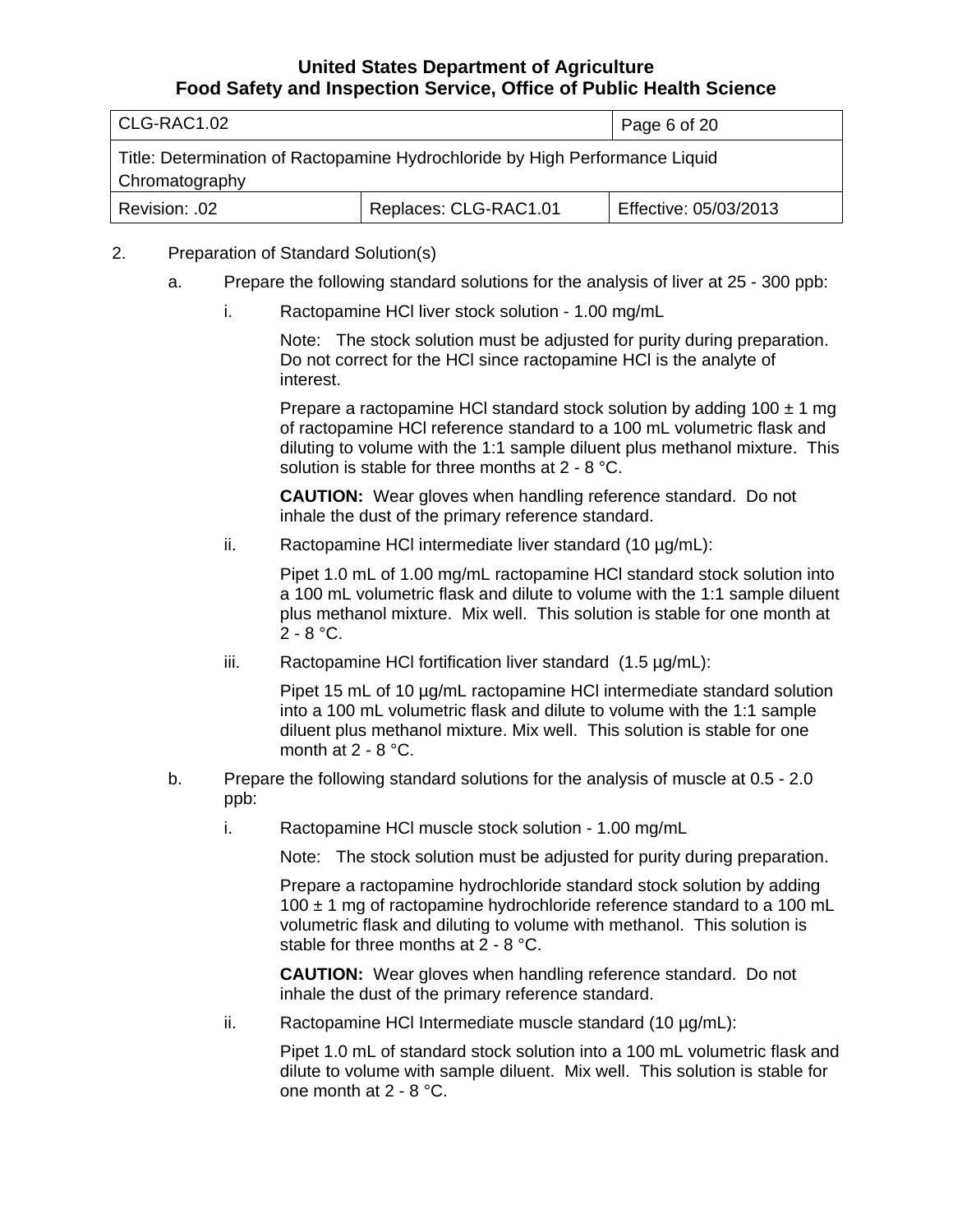| CLG-RAC1.02 |                                                                                                                                                                                                                                                                                                       |                                                                                                                                                                                                                                 | Page 7 of 20                            |                                                                                                                                                                                                                       |                       |
|-------------|-------------------------------------------------------------------------------------------------------------------------------------------------------------------------------------------------------------------------------------------------------------------------------------------------------|---------------------------------------------------------------------------------------------------------------------------------------------------------------------------------------------------------------------------------|-----------------------------------------|-----------------------------------------------------------------------------------------------------------------------------------------------------------------------------------------------------------------------|-----------------------|
|             | Title: Determination of Ractopamine Hydrochloride by High Performance Liquid<br>Chromatography                                                                                                                                                                                                        |                                                                                                                                                                                                                                 |                                         |                                                                                                                                                                                                                       |                       |
|             | Revision: .02                                                                                                                                                                                                                                                                                         |                                                                                                                                                                                                                                 |                                         | Replaces: CLG-RAC1.01                                                                                                                                                                                                 | Effective: 05/03/2013 |
|             | iii.<br>Ractopamine HCI intermediate muscle standard (100 ng/mL):                                                                                                                                                                                                                                     |                                                                                                                                                                                                                                 |                                         |                                                                                                                                                                                                                       |                       |
|             |                                                                                                                                                                                                                                                                                                       | Pipet 1.0 mL of 10 µg/mL ractopamine HCI intermediate standard solution<br>into a 100 mL volumetric flask and dilute to volume with sample diluent.<br>Mix well. This solution is stable for one month at 2 - 8 °C.             |                                         |                                                                                                                                                                                                                       |                       |
|             |                                                                                                                                                                                                                                                                                                       | iv.                                                                                                                                                                                                                             |                                         | Ractopamine HCI fortification muscle standard (10 ng/mL):                                                                                                                                                             |                       |
|             |                                                                                                                                                                                                                                                                                                       |                                                                                                                                                                                                                                 |                                         | Pipet 10 mL of 100 ng/mL ractopamine HCI intermediate standard<br>solution into a 100 mL volumetric flask and dilute to volume with sample<br>diluent. Mix well. This solution is stable for one month at $2 - 8$ °C. |                       |
| 3.          |                                                                                                                                                                                                                                                                                                       |                                                                                                                                                                                                                                 | <b>Resolution Standard Preparation:</b> |                                                                                                                                                                                                                       |                       |
|             |                                                                                                                                                                                                                                                                                                       |                                                                                                                                                                                                                                 |                                         | Note: Prepare these solutions as necessary to check column resolution.                                                                                                                                                |                       |
|             | a.                                                                                                                                                                                                                                                                                                    |                                                                                                                                                                                                                                 |                                         | For the analysis of liver at 25 - 300 ppb.                                                                                                                                                                            |                       |
|             |                                                                                                                                                                                                                                                                                                       | i.                                                                                                                                                                                                                              |                                         | Ritrodrine HCI liver stock solution (1 mg/mL):                                                                                                                                                                        |                       |
|             |                                                                                                                                                                                                                                                                                                       | Weigh 50 $\pm$ 0.1 mg of ritodrine HCI reference standard into a 50 mL<br>volumetric flask and dilute to volume with the 1:1 sample diluent plus<br>methanol mixture. This solution is stable for three months at $2 - 8$ °C.   |                                         |                                                                                                                                                                                                                       |                       |
|             |                                                                                                                                                                                                                                                                                                       | ii.<br>Ritrodrine HCI intermediate liver standard (10 µg/mL):                                                                                                                                                                   |                                         |                                                                                                                                                                                                                       |                       |
|             |                                                                                                                                                                                                                                                                                                       | Pipet 1.0 mL of 1 mg/mL ritrodrine HCI standard stock solution into a 100<br>mL flask and dilute to volume with the 1:1 sample diluent plus methanol<br>mixture. Mix well. This solution is stable for one month at $2 - 8$ °C. |                                         |                                                                                                                                                                                                                       |                       |
|             |                                                                                                                                                                                                                                                                                                       | iii.                                                                                                                                                                                                                            |                                         | Liver resolution solution, mixed external standard (25 ng/mL):                                                                                                                                                        |                       |
|             | Pipet 250 µL of the 10 µg/mL ritodrine HCI intermediate solution and 250<br>µL of the 10 µg/mL ractopamine HCI intermediate solution into a 100 mL<br>flask and dilute to volume with the 1:1 sample diluent plus methanol<br>mixture. Mix well. This solution is stable for one month at $2 - 8$ °C. |                                                                                                                                                                                                                                 |                                         |                                                                                                                                                                                                                       |                       |
|             | b.                                                                                                                                                                                                                                                                                                    |                                                                                                                                                                                                                                 |                                         | For the analysis of muscle at 0.5 - 2.0 ppb:                                                                                                                                                                          |                       |
|             |                                                                                                                                                                                                                                                                                                       | i.                                                                                                                                                                                                                              |                                         | Ritrodrine HCI muscle stock solution (1 mg/mL):                                                                                                                                                                       |                       |
|             |                                                                                                                                                                                                                                                                                                       |                                                                                                                                                                                                                                 |                                         | Weigh $50 \pm 0.1$ mg of ritodrine hydrochloride reference standard into a 50<br>mL volumetric flask and dilute to volume with methanol.                                                                              |                       |
|             |                                                                                                                                                                                                                                                                                                       | ii.                                                                                                                                                                                                                             |                                         | Ritrodrine HCI intermediate muscle standard $(10 \mu g/mL)$ :                                                                                                                                                         |                       |
|             |                                                                                                                                                                                                                                                                                                       |                                                                                                                                                                                                                                 |                                         | Pipet 1.0 mL of standard stock solution into a 100 mL flask and dilute to<br>volume with sample diluent. Mix well.                                                                                                    |                       |
|             |                                                                                                                                                                                                                                                                                                       | iii.                                                                                                                                                                                                                            |                                         | Ritodrine HCI intermediate muscle standard (100 ng/mL):                                                                                                                                                               |                       |
|             |                                                                                                                                                                                                                                                                                                       |                                                                                                                                                                                                                                 |                                         | Pipet 1 mL of 10 µg/mL ritodrine HCI intermediate standard solution into a<br>100 mL volumetric flask and dilute to volume with sample diluent. Mix                                                                   |                       |

well. This solution is stable for one month at 2 - 8 °C.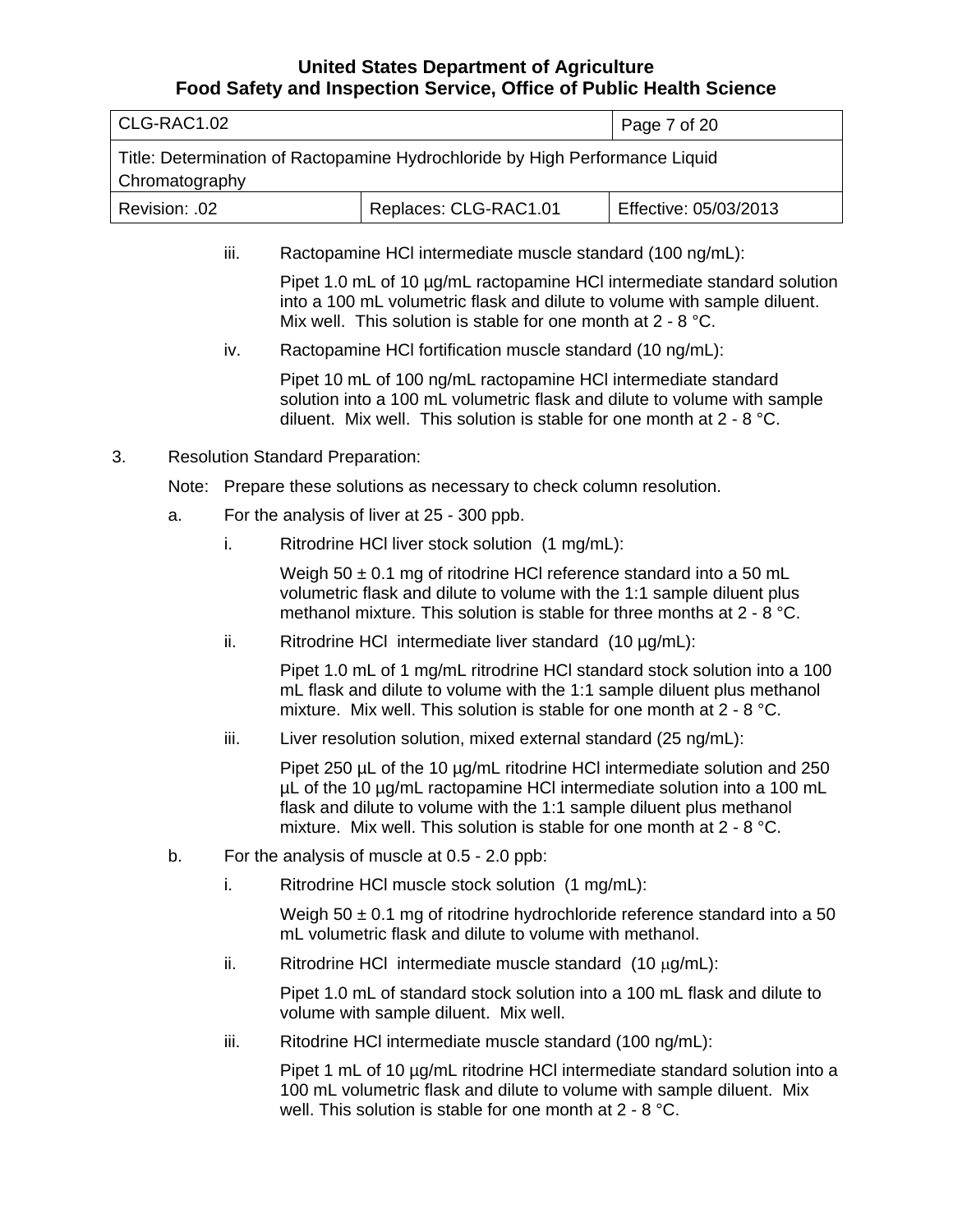<span id="page-7-0"></span>

| l CLG-RAC1.02                                                                                  | Page 8 of 20          |                       |
|------------------------------------------------------------------------------------------------|-----------------------|-----------------------|
| Title: Determination of Ractopamine Hydrochloride by High Performance Liquid<br>Chromatography |                       |                       |
| Revision: .02                                                                                  | Replaces: CLG-RAC1.01 | Effective: 05/03/2013 |

iv. Muscle Resolution solution, mixed external standard (1 ng/mL):

Pipet 1 mL of the 100 ng/mL ritodrine HCl intermediate solution and 1 mL of the 100 ng/mL ractopamine HCl intermediate solution into a 100 mL flask and dilute to volume with sample diluent. Mix well. This solution is stable for one month at 2 - 8 °C.

- 4. Preparation of External Calibration Curve
	- a. Prepare the following standard solutions for the analysis of liver at 25 300 ppb:
		- i. Ractopamine HCl liver external standard curve solutions (25, 50, 75, 150 and 300 ng/mL):

Prepare volumetric dilutions of the 10 µg/mL ractopamine HCl intermediate standard using the 1:1 sample diluent plus methanol mixture. For 25, 50, 75, 150 and 300 ng/mL solutions make 250 µL to 100 mL, 500 µL to 100 mL, 750 µL to 100 mL, 1.5 mL to 100 mL and 3.0 mL to 100 mL volumetric dilutions, respectively. These solutions are stable for one month at 2 - 8 °C.

- b. Prepare the following standard solutions for the analysis of muscle at 0.5 2.0 ppb:
	- i. Ractopamine HCl muscle external standard curve solutions (0.5, 0.75, 1.0, 1.5, 2.0 ng/mL):

Prepare volumetric dilutions of the 100 ng/mL ractopamine HCl intermediate standard using sample diluent. For 0.5, 0.75, 1.0, 1.5, and 2.0 ng/mL solutions make 500 µL to 100 mL, 750 µL to 100 mL, 1000 µL to 100 mL, 1500 µL to 100 mL, and 2000 µL to 100 mL volumetric dilutions, respectively. These solutions are stable for one month when maintained at 2 - 8 °C.

#### **E. SAMPLE PREPARATION**

- 1. Preparation and Storage of Tissues
	- a. Initial processing includes grinding or blending of the tissues using a food grinder (or cryogenic grinding) to produce homogenous samples. Grind a minimum 500 g sample of tissue when possible.
	- b. Store all tissues at  $\lt$  -10 °C when not processing or sub-sampling. Ractopamine has been shown to be stable in frozen tissue for one year.

Note: Extreme care should be taken to make sure all tissue residue containing ractopamine is cleaned from glassware and other laboratory items in contact with samples and standards. It is recommended that disposable items be used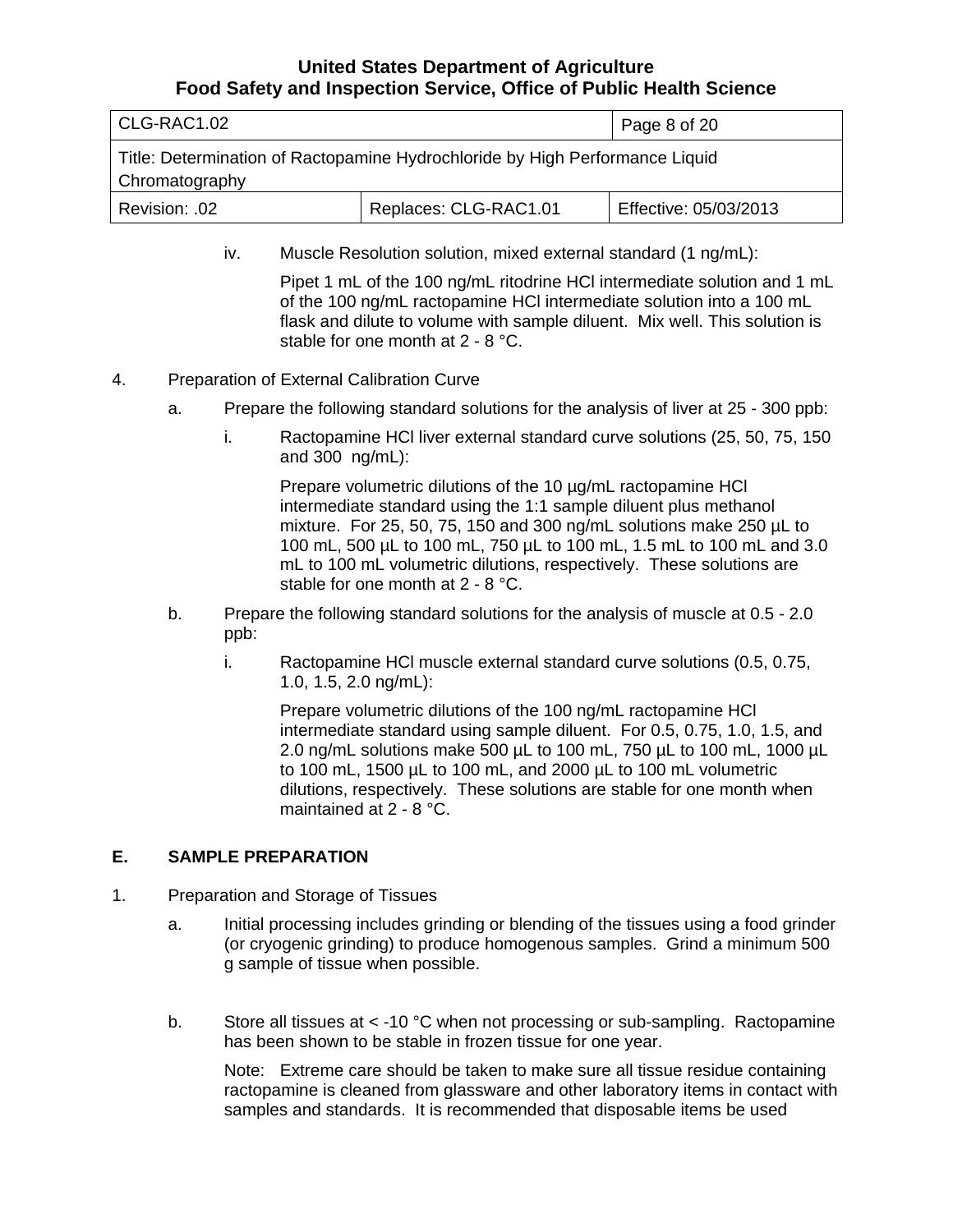<span id="page-8-0"></span>

| l CLG-RAC1.02                                                                                  |                       | Page 9 of 20          |
|------------------------------------------------------------------------------------------------|-----------------------|-----------------------|
| Title: Determination of Ractopamine Hydrochloride by High Performance Liquid<br>Chromatography |                       |                       |
| Revision: .02                                                                                  | Replaces: CLG-RAC1.01 | Effective: 05/03/2013 |

whenever possible and that labware used with standards and other sources containing high levels of ractopamine be kept separate from that used to prepare samples in the low ppb range.

#### **F. ANALYTICAL PROCEDURE**

- 1. Preparation of Controls
	- a. For liver
		- i. Prepare blank and recovery samples by weighing two  $10 \pm 0.2$  g blank tissues as part of the sample set.
		- ii. For the analysis of liver at 25 300 ppb, prepare a 150 ppb recovery by adding 1 mL of 1.5 µg/mL fortification standard (D.2.a.iii) to one of the tissue blanks. Continue at step F.2.b.
	- b. For muscle
		- i. Prepare blank and recovery samples by weighing two  $10 \pm 0.2$  g blank tissues as part of the sample set.
		- ii. For the analysis of muscle at 0.5 2.0 ppb, prepare a 1 ppb recovery by adding 1 mL of the 10 ng/mL fortification standard (D.2.b.iii) to one of the tissue blanks. Continue at step F.2.b.
- 2. Extraction Procedure
	- a. Tissue Extraction

Weigh 10.0  $\pm$  0.2 g of frozen or partially thawed ground sample tissue into a suitable container such as a 50 mL polypropylene centrifuge tube.

- b. Add  $20 \pm 1$  mL of methanol to the sample.
- c. Homogenize the tissue slurry for approximately one minute using an ultrasonic cell disrupter equipped with a 1/4 inch micro tip. Alternatively, the tissue may be blended for approximately one minute using a suitable blender to produce a uniform slurry. Let the sample stand at room temperature for 10 - 15 minutes to enhance solvent contact with tissue.
- d. Add 20  $\pm$  1 mL of methanol to a clean 50 mL polypropylene centrifuge tube. Rinse the probe by immersing it in this solution and blending for at least 30 seconds. Use this solution as the second 20 mL rinse in Step F.2.g. The probe must be cleaned between samples with methanol and water rinses, and given a final methanol rinse. A detergent may also be used to assist in cleaning mechanical homogenizers (e.g. UltraTurrix/Polytron).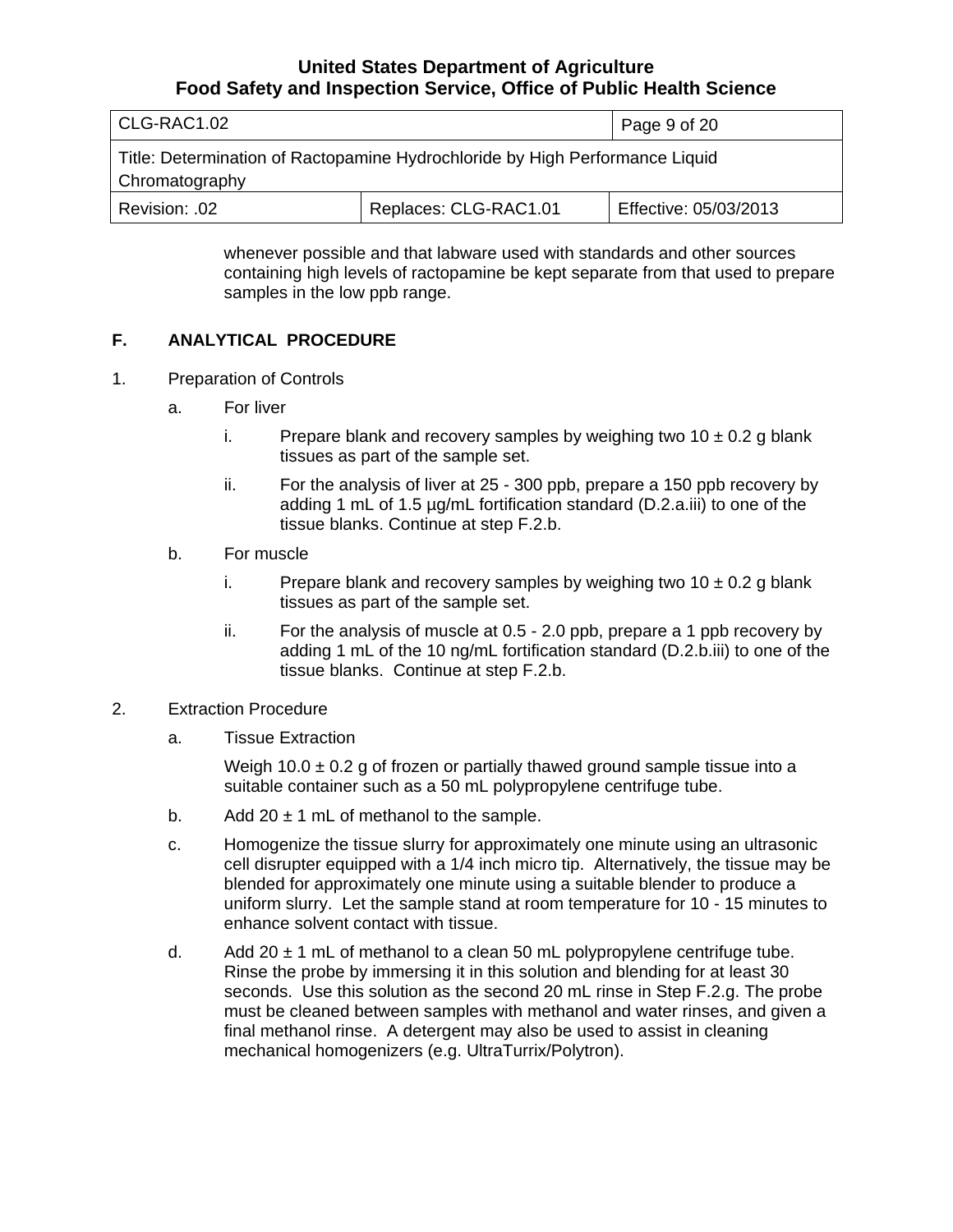| CLG-RAC1.02                                                                                    |  | Page 10 of 20         |
|------------------------------------------------------------------------------------------------|--|-----------------------|
| Title: Determination of Ractopamine Hydrochloride by High Performance Liquid<br>Chromatography |  |                       |
| Replaces: CLG-RAC1.01<br>Revision: .02                                                         |  | Effective: 05/03/2013 |
|                                                                                                |  |                       |

- e. Centrifuge the tissue slurry at approximately 1500 RCF for 10 minutes. Exact speed and centrifugal force is not critical provided a good sediment pack is obtained. Refrigeration may be used, but is not necessary.
- f. Decant the supernatant into a 100 mL graduated mixing cylinder or other appropriate graduated glassware.
- g. Add the 20 mL of methanol from Step F.2.d to the tissue, vigorously suspend the centrifuged pack with a spatula, centrifuge as in step e above, and add the second supernatant to the first. Combined extracts will be cloudy.
- h. Repeat step g, using a fresh 20 mL portion of methanol rather than a rinse, adding the third supernatant to the first and second.
- i. Dilute the combined supernatants to  $60 \pm 1$  mL with methanol and mix well.

Note: This is a suitable stopping point. Extracts may be stored for 7 days at 2 - 8  $^{\circ}$ C.

j. Pipette  $8.0 \pm 0.1$  mL of the combined supernatant into a 15 mL polypropylene tube. Evaporate the sample to less than 0.5 mL under air or nitrogen at  $49 \pm 2$  $^{\circ}$ C.

Note: Dry the sample aliquot until less than 0.5 mL remains. This is sufficient to remove most of the methanol. A thin film of oily residue will remain on the side of the test tube.

- k. Add 2 mL of borate buffer and mix briefly. A dispenser or disposable pipette is sufficiently accurate to use for the buffer addition.
- 3. Liquid/Liquid Extraction
	- a. Add 7 mL of ethyl acetate to the test tube containing the sample and vortex for at least 30 seconds. A dispenser or disposable pipette is sufficiently accurate to use for the ethyl acetate addition.
	- b. Centrifuge the tube for 5 minutes at approximately 800 RCF.
	- c. Transfer the upper layer (ethyl acetate) into a clean  $16 \times 100$  mm test tube using a disposable pipette or other suitable means, taking care to remove as much of the layer as possible *without removing any of the lower fraction* (borate buffer).
	- d. Repeat steps 3.a. and 3.b. with fresh ethyl acetate. To save time, do not transfer the upper layer. Proceed to solid phase extraction.
- 4. Solid Phase Extraction

Note: Steps a. - b. should be performed continuously without letting the cartridges run dry.

a. Wet an acidic alumina SPE cartridge using approximately 5 mL of ethyl acetate. Let the solvent drain to the surface of the cartridge. Flow rate is not important.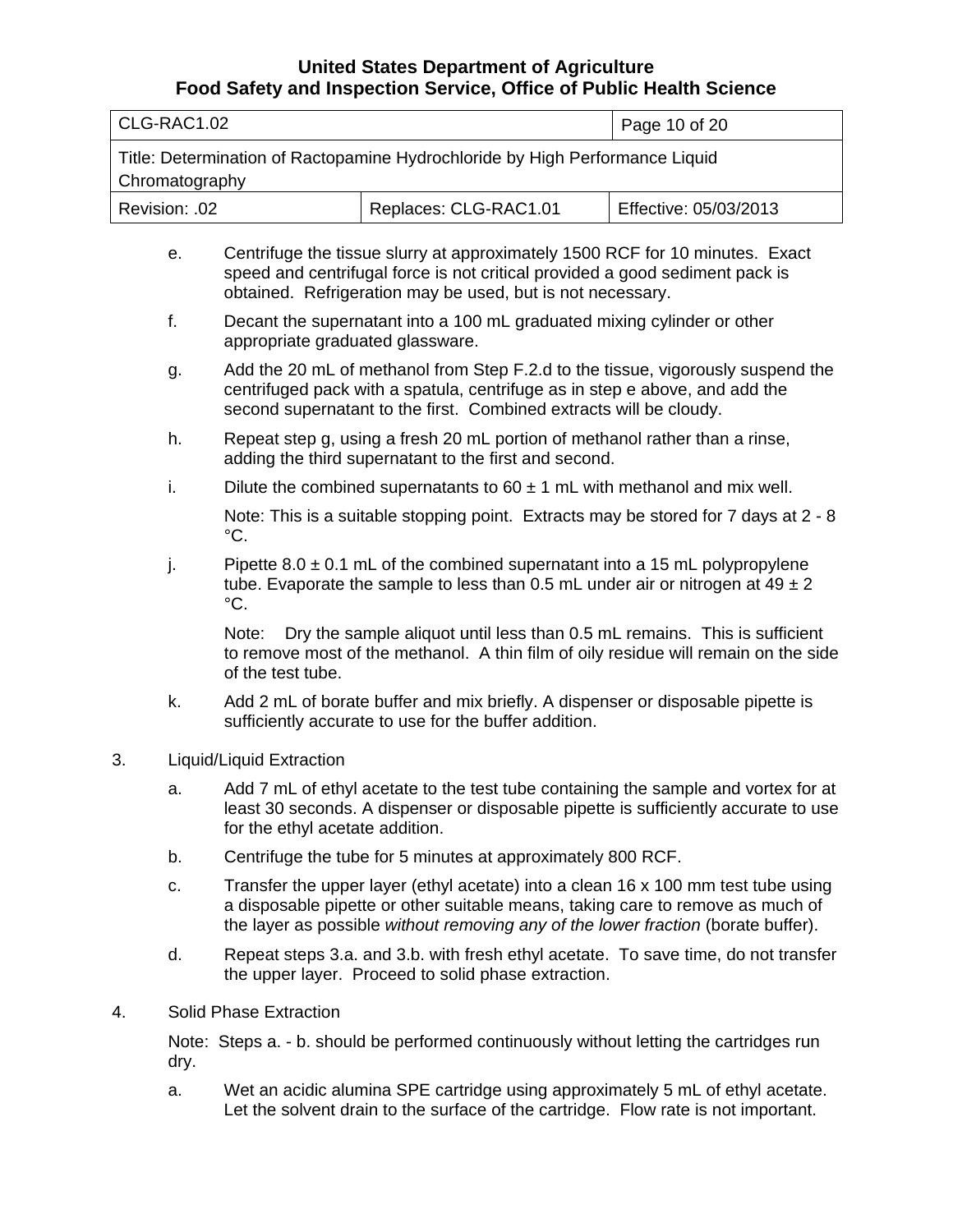| CLG-RAC1.02                                                                                    | Page 11 of 20         |                       |
|------------------------------------------------------------------------------------------------|-----------------------|-----------------------|
| Title: Determination of Ractopamine Hydrochloride by High Performance Liquid<br>Chromatography |                       |                       |
| Revision: .02                                                                                  | Replaces: CLG-RAC1.01 | Effective: 05/03/2013 |

- b. Transfer the second ethyl acetate fraction from step 3.d. to the cartridge; follow with the first ethyl acetate fraction from step 3.c. Drain the combined ethyl acetate fractions to the surface of the SPE cartridge at a flow rate of approximately 2-4 mL/minute using vacuum if necessary.
- c. For muscle only.
	- i. Wash the cartridge with approximately 5 mL of ethyl acetate at approximately the same flow rate as the sample application and stop the flow when the liquid reaches the surface of the cartridge packing.
	- ii. Discard the cartridge effluent.
- d. To elute ractopamine from the cartridge, add approximately 10 mL of methanol to the cartridge and collect the effluent in a 15 mL polypropylene tube or equivalent vessel. Force the liquid completely from the cartridge using either pressure or vacuum if necessary. Flow rate of methanol should be no greater than approximately 5 mL/minute.

Note: This is a suitable stopping point. The methanol effluent may be stored for 14 days at 2 - 8 °C if needed, before continuing with the method.

- e. Begin evaporating the sample using an air or nitrogen stream and a water bath or heater set at 49  $\pm$  2 °C. When 2 mL remain in the tube, remove from the evaporator and vortex for 30 seconds at sufficient speed so that the solvent rises above the 10 mL mark of the centrifuge tube. Return the tube to the evaporator and finish evaporating the solution to dryness.
- f. For Liver

Dissolve the sample in 0.5 mL of methanol by swirling the tube or vortexing vigorously for 15 - 30 seconds, and sonicating for approximately 15 seconds in an ultrasonic water bath. Add 0.5 mL sample diluent and mix.

g. For muscle

Dissolve the sample in 1.0 mL of sample diluent by swirling the tube or vortexing vigorously for 15 - 30 seconds, and sonicating for approximately 15 seconds in an ultrasonic water bath.

h. Filter the sample through a PVDF 0.22 µm, 13 mm syringe filter using a small disposable syringe and collect the filtered sample in a HPLC autosampler vial.

Note: This is a suitable stopping point. Samples may be stored for 4 days at 2 - 8 °C if needed, until the sample analysis is completed.

#### 5. Instrumental Settings

*Note: The instrument parameters may be optimized to ensure system suitability.*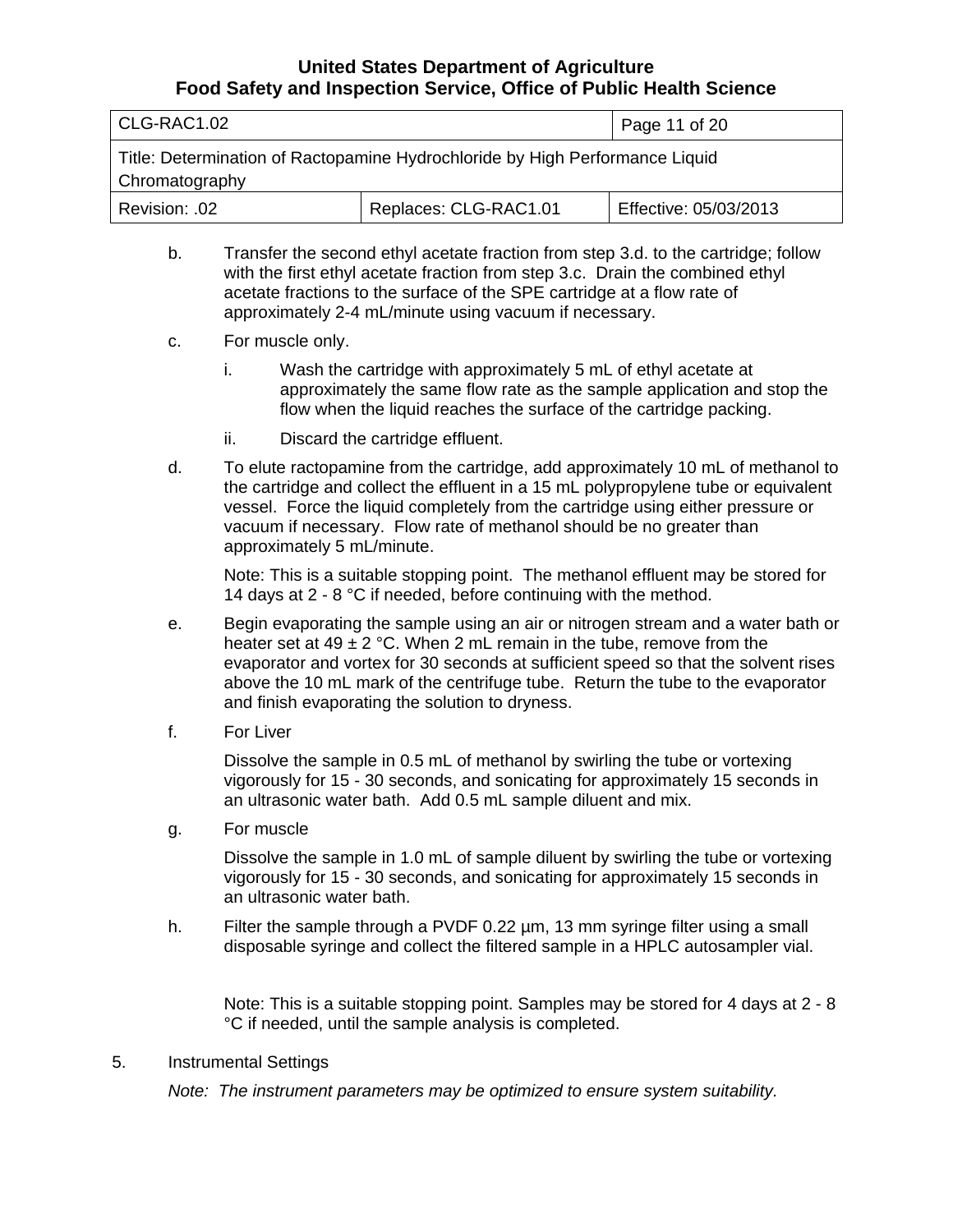| CLG-RAC1.02                                                                                    |  | Page 12 of 20 |  |
|------------------------------------------------------------------------------------------------|--|---------------|--|
| Title: Determination of Ractopamine Hydrochloride by High Performance Liquid<br>Chromatography |  |               |  |
| Replaces: CLG-RAC1.01<br>Effective: 05/03/2013<br>Revision: .02                                |  |               |  |

a. HPLC settings

| i.     | Column:             | 4.6 mm i.d. x 25 cm Supelcosil LC-18-DB,<br>(guard column may be used) |
|--------|---------------------|------------------------------------------------------------------------|
| ii.    | Excitation:         | $226$ nm                                                               |
| <br>Ш. | Emission:           | $305 \text{ nm}$                                                       |
| iv.    | Flow Rate:          | 1.0 mL/minute                                                          |
| v.     | Injection Volume:   | $100 \mu L$                                                            |
| vi.    | Column Temperature: | Ambient (20 - 25 $^{\circ}$ C)                                         |
| vii.   | Run Time:           | 10 minutes                                                             |
| viii.  | Mobile Phase:       | Refer to section C.2.c.                                                |

- b. Initial test for HPLC system suitability (to be used when initiating analysis for the first time, or whenever instrumentation, HPLC column, or elution parameters are changed, or degradation of instrument performance is suspected.
	- i. Inject an appropriate resolution solution and external standard curve solutions for liver and muscle analysis, and verify system meets requirements specified in items ii – vi below.
	- ii. Ractopamine must be baseline resolved from ritodrine. See Figure 1, Section J.Appendix 2, for a sample chromatogram.
	- iii. The signal/noise ratio of the 25 ng/mL standard for a liver set, or the 0.5 ng/mL standard for a muscle set should be at least 5.
	- iv. The ractopamine peak should be well resolved from the solvent front and elute between 4 - 8 minutes.
	- v. The ractopamine retention time range for all injected standards (minimum to maximum) should not exceed 3% of the average value.
	- vi. The correlation coefficient that is calculated for the standard curve(s) must be ≥0.995.

Note: Decreasing acetonitrile concentration in the mobile phase increases the resolution of ractopamine from ritodrine and may separate impurities co-elution with ractopamine. Mobile phase composition should be optimized for each HPLC/column system.

c. Daily HPLC suitability test (to be run before analyzing samples)

Check system suitability by injecting standard curve(s) appropriate for the day's analysis. Verify that system meets requirements specified above in section b. iii – vi.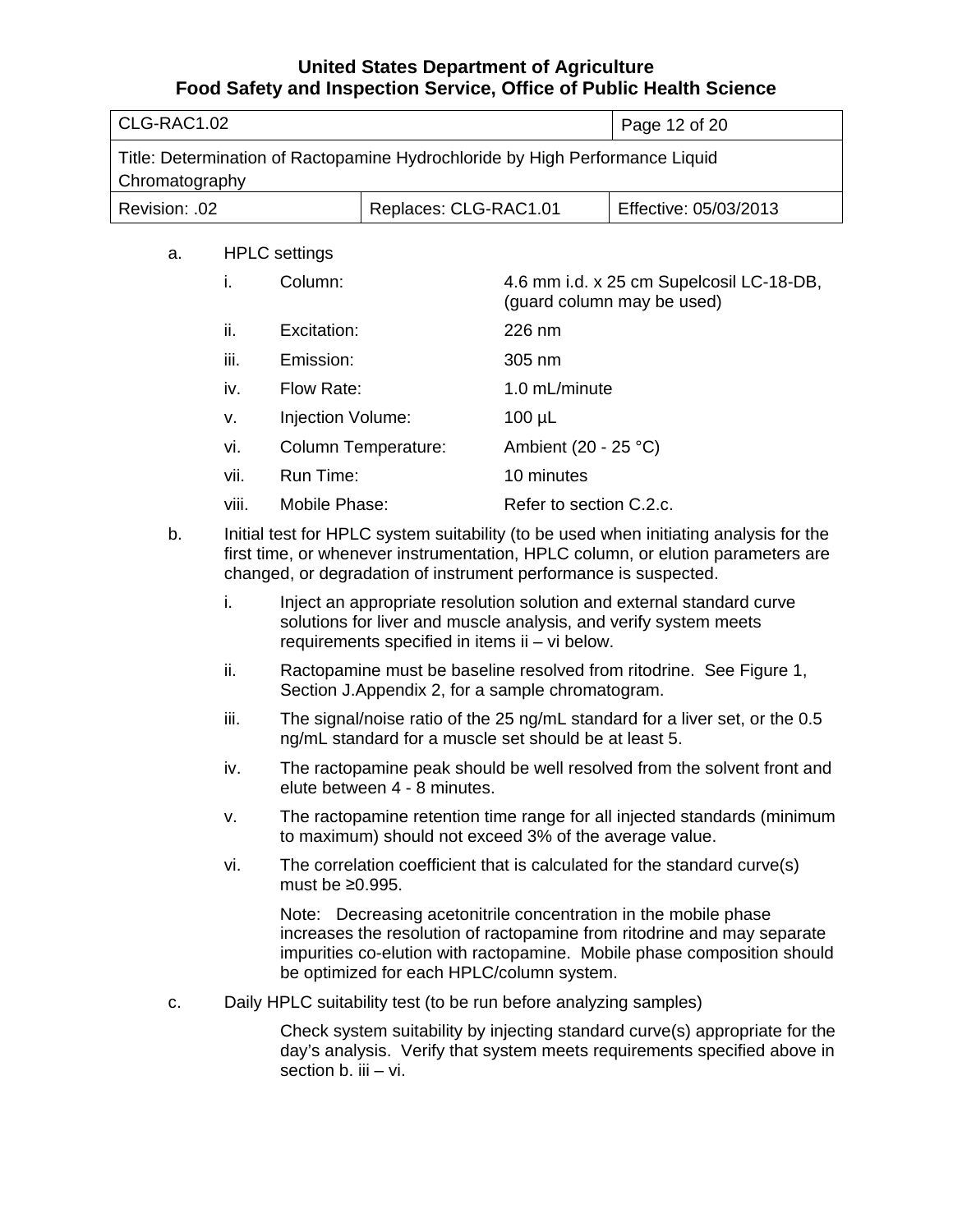<span id="page-12-0"></span>

| CLG-RAC1.02                                                                                    |                       | Page 13 of 20         |  |
|------------------------------------------------------------------------------------------------|-----------------------|-----------------------|--|
| Title: Determination of Ractopamine Hydrochloride by High Performance Liquid<br>Chromatography |                       |                       |  |
| Revision: .02                                                                                  | Replaces: CLG-RAC1.01 | Effective: 05/03/2013 |  |

### 6. Injection sequence (if applicable)/Sample Set

- a. Resolution standard (optional)
- b. Standards
- c. Recovery
- d. Blank
- e. Samples, up to a maximum of 24
- f. At least one standard

Note: It is recommended that the column be flushed with a strong solvent/water mixture (acetonitrile or MeOH/water, 80:20) after the end of the analytical batch to remove residual matrix from the column.

### **G. CALCULATIONS / IDENTIFICATION**

1. Using linear regression analysis, calculate the slope, intercept, and correlation coefficient of a standard curve constructed by plotting peak areas versus concentration (ng/mL) for all of the injected standards.

Note: Standard curve must have a correlation coefficient (r-value)  $\geq 0.995$  over the concentration range used for quantification.

2. The concentration of ractopamine HCl can be calculated using the following equation:

$$
ppb \text{ Ractopamine HCl} = \frac{[(A-B)xE]}{(CxF)}
$$

A = HPLC peak area of sample injection

 $B =$  Intercept from the calibration curve

 $C =$  Slope of the calibration curve (area/ng/mL)

- $E =$ Total volume (mL) = (Initial volume/aliquot volume) x final volume
- $F = Weight$  of tissue sample (g)

Note: Area response should be linear with respect to the concentration of ractopamine HCl. (Refer to section J.5. in the event acceptable recovery and blank control results are not obtained).

- 3. Results may be reported only if the following conditions have been met:
	- a. The correlation coefficient calculated for the standard curve is  $\geq 0.995$
	- b. No quantifiable peak eluting within ractopamine's elution time window is detected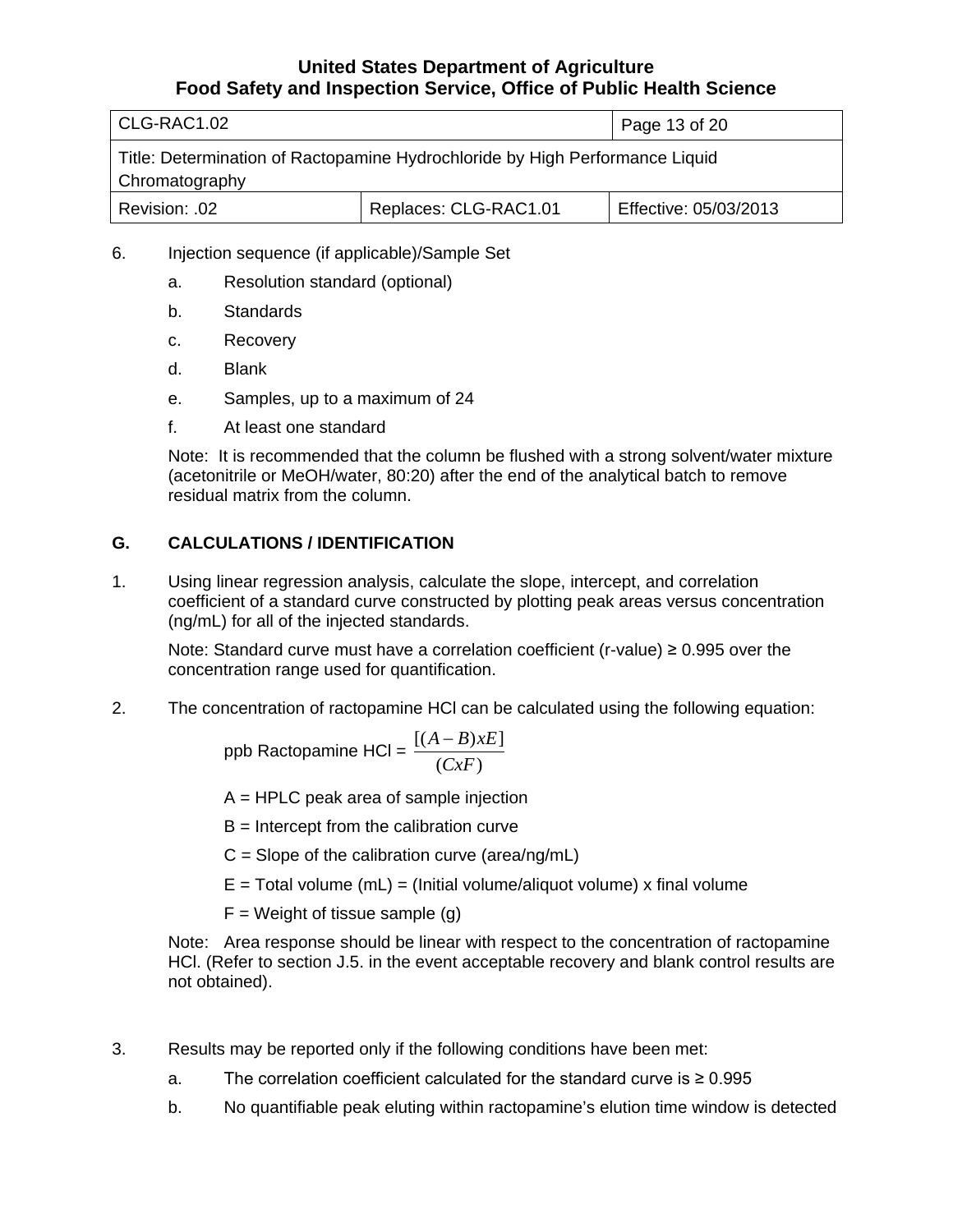<span id="page-13-0"></span>

| l CLG-RAC1.02                                                                                  |                       | Page 14 of 20         |  |
|------------------------------------------------------------------------------------------------|-----------------------|-----------------------|--|
| Title: Determination of Ractopamine Hydrochloride by High Performance Liquid<br>Chromatography |                       |                       |  |
| .02. :Revision                                                                                 | Replaces: CLG-RAC1.01 | Effective: 05/03/2013 |  |

in the blank sample

- c. The recovery of the positive control falls within the limits specified in section I.1.
- d. Measure the HPLC retention times and peak areas for ractopamine in all sample set chromatograms.
- e. Identify a peak in any sample as ractopamine if its retention time matches that of an appropriate reference standard within  $\pm 3.0\%$ .
- f. If the peak area for ractopamine in a sample exceeds the high end of the standard curve, the final extract should be diluted and re-injected along with one standard curve set. Another option is to take a smaller aliquot of the initial methanol extract and reprocess the sample. If the amount found exceeds known SPE cartridge capacity, the sample should be reprocessed using a smaller aliquot (step F.2.j) in order to assure a consistent recovery.

Note: The capacity of Waters Sep-Pak Plus Alumina A cartridges has been verified with 150 ppb recovery samples using 4x the recommended aliquot of the combined supernatant (step F.2.j).

g. Verify that the standard injected at the end of the set meets the system suitability criterion listed in section F.5.b.iii.

### **H. SAFETY INFORMATION AND PRECAUTIONS**

- 1. Required Protective Equipment Safety eyewear, protective gloves, and lab coat.
- 2. Hazards

| <b>Procedure Step</b>      | Hazard                                                                 | <b>Recommended Safe Procedures</b>                                                                       |
|----------------------------|------------------------------------------------------------------------|----------------------------------------------------------------------------------------------------------|
| Glacial acetic<br>acid     | Strong acid                                                            | Wear protective equipment,<br>avoid contact with skin.                                                   |
| Ractopamine<br>HCI         | Eye irritant and exposure may<br>increase heart rate.                  | Wear protective equipment,<br>avoid breathing powder.                                                    |
| <b>Ritodrine HCI</b>       | Irritant, fast or irregular heartbeat,<br>nausea, shortness of breath. | See ractopamine HCI above.                                                                               |
| Methanol, Ethyl<br>Acetate | Flammable                                                              | Keep in well-closed containers in<br>a cool place and away from fire.<br>Use it in well-ventilated hood. |

3. Disposal Procedures

Follow local, state and federal guidelines for disposal.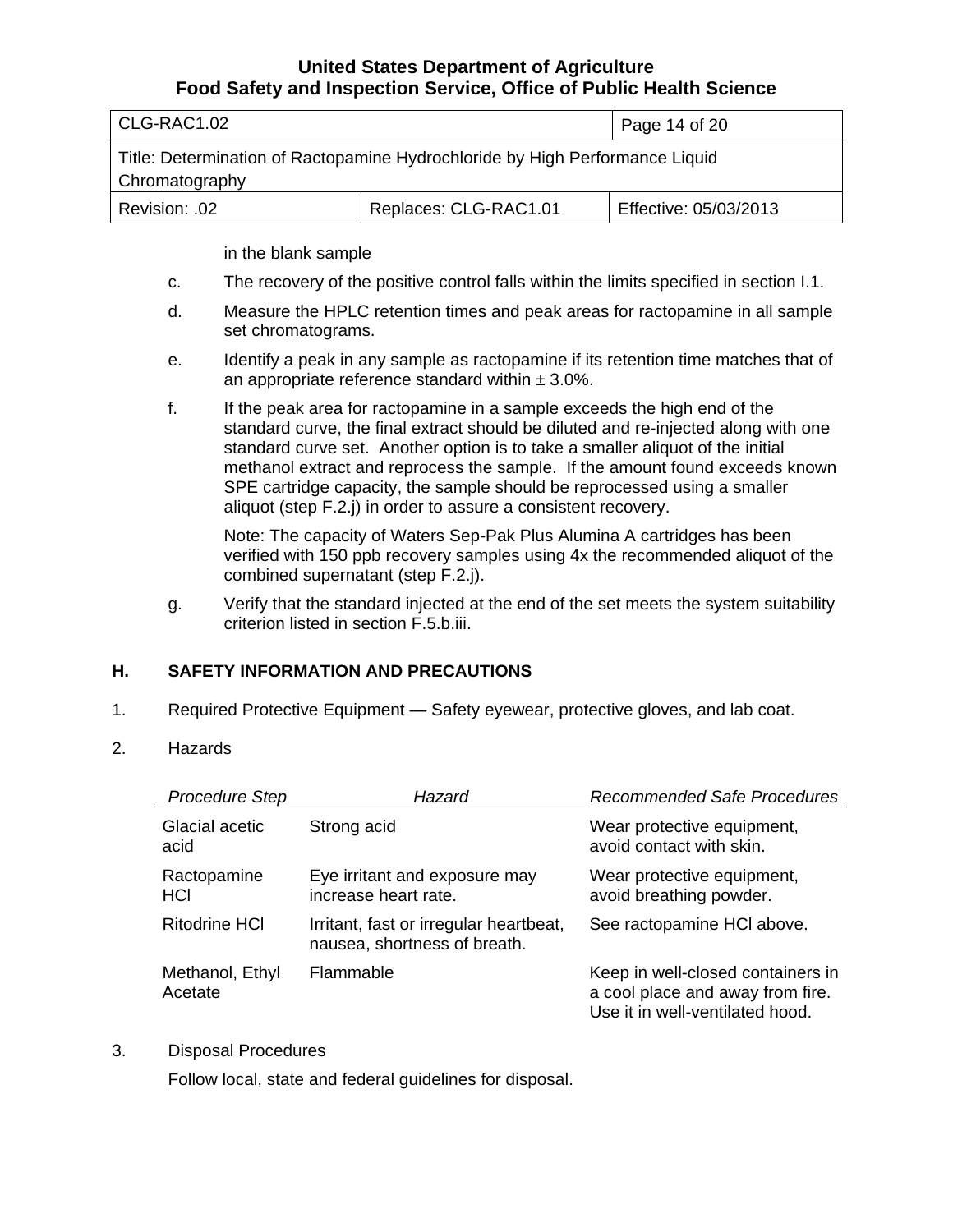<span id="page-14-0"></span>

| CLG-RAC1.02                                                                                    |                       | Page 15 of 20         |
|------------------------------------------------------------------------------------------------|-----------------------|-----------------------|
| Title: Determination of Ractopamine Hydrochloride by High Performance Liquid<br>Chromatography |                       |                       |
| Revision: .02                                                                                  | Replaces: CLG-RAC1.01 | Effective: 05/03/2013 |

#### **I. QUALITY ASSURANCE PLAN**

#### 1. Performance Standard

| Analyte         | Tissue        | <b>Analytical Range</b> | Acceptable<br>Recovery | Acceptable<br>Repeatability<br>(CV) |
|-----------------|---------------|-------------------------|------------------------|-------------------------------------|
| Ractopamine HCI | Liver         | 25 - 300 ppb            | $60 - 115%$            | ≤ 20 %                              |
| Ractopamine HCI | <b>Muscle</b> | $1.0 - 300$ ppb         | $60 - 115 \%$          | $\leq$ 20 %                         |

Acceptable correlation coefficient for standard curve: ≥0.995.

### 2. Critical Control Points and Specifications

| Record                           | Acceptable Control |
|----------------------------------|--------------------|
| Sample weight                    | $10.0 \pm 0.2$ g   |
| Methanol                         | $20 \pm 1$ mL      |
| Combined methanol<br>supernatant | $60 \pm 1$ mL      |
| Aliquot volume                   | $8 \pm 0.1$ mL     |
| Water bath temperature           | $49 \pm 2 °C$      |

#### 3. Intralaboratory Check Samples

- a. System, minimum contents.
	- i. Frequency: One per week per analyst when samples analyzed.
	- ii. Records are to be maintained.
- b. Acceptability criteria.

Refer to I. 1.

If unacceptable values are obtained, then:

- i. Investigate following established procedures.
- ii. Take corrective action as warranted.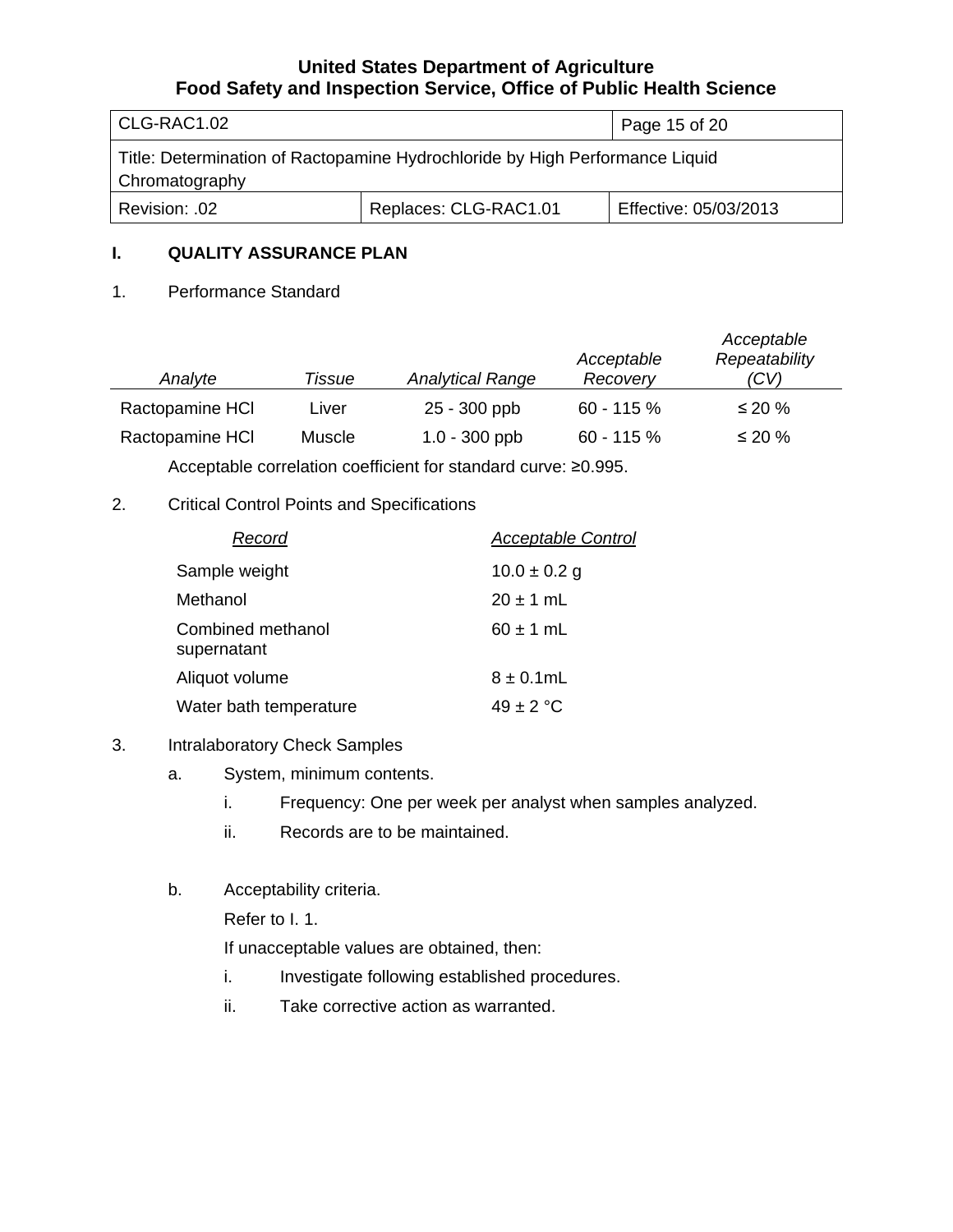<span id="page-15-0"></span>

| CLG-RAC1.02                                                                                    |                       | Page 16 of 20         |  |
|------------------------------------------------------------------------------------------------|-----------------------|-----------------------|--|
| Title: Determination of Ractopamine Hydrochloride by High Performance Liquid<br>Chromatography |                       |                       |  |
| Revision: .02                                                                                  | Replaces: CLG-RAC1.01 | Effective: 05/03/2013 |  |

#### 4. Sample Condition upon Receipt

Cold or frozen

#### **J. APPENDIX**

1. References

Animal Drug Application (NADA), Laboratory Procedure for Method B03858 Revision 02, Determination of Ractopamine Hydrochloride in Cattle Tissues by High Performance Liquid Chromatography. Effective 12/14/1998.

2. Chromatograms/spectra

**Figure 1**. Resolution of ractopamine and ritodrine (2.5 ng each injected on column) using a Supelcosil LC-18-DB column.

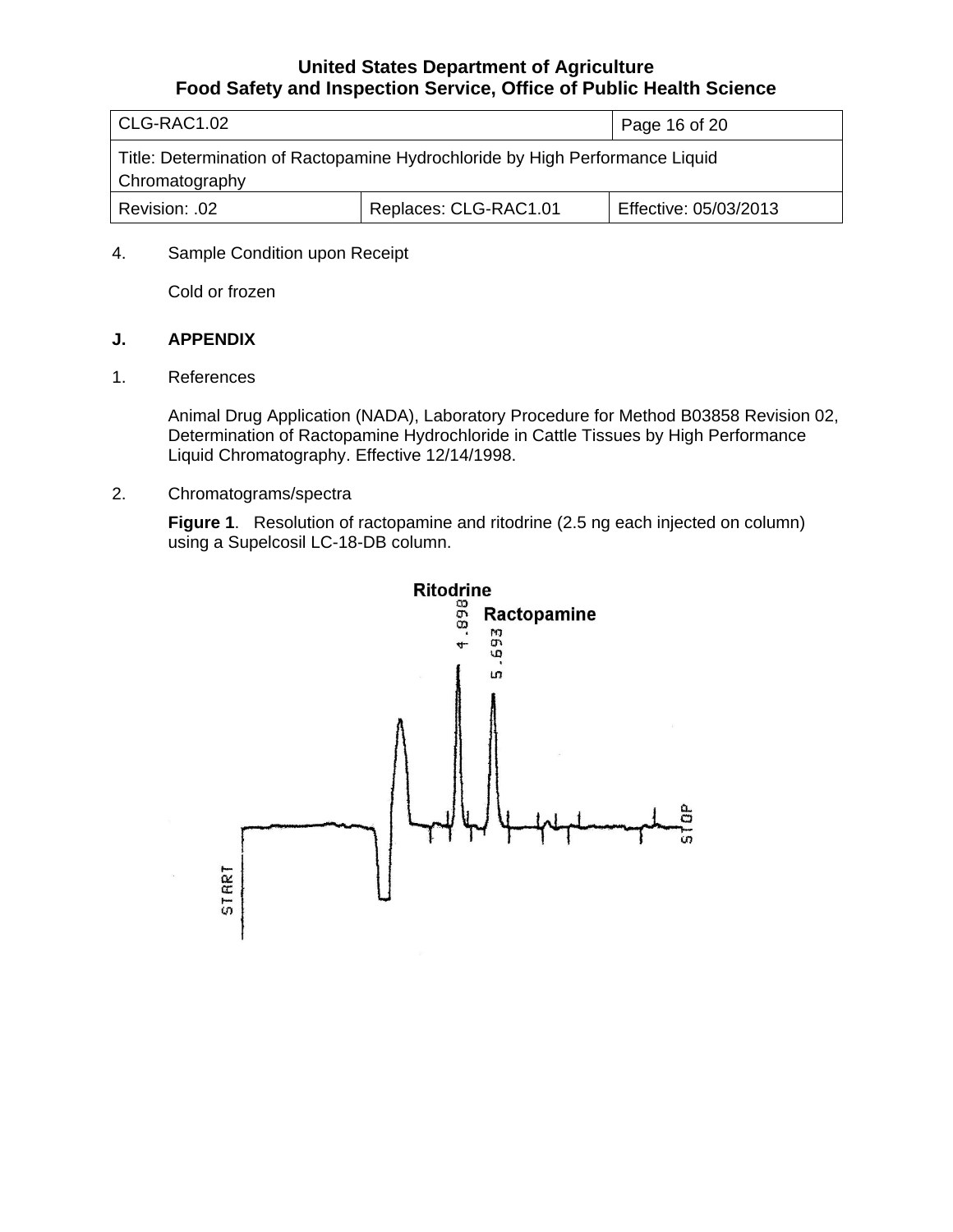| CLG-RAC1.02                                                                                    |                       | Page 17 of 20         |  |
|------------------------------------------------------------------------------------------------|-----------------------|-----------------------|--|
| Title: Determination of Ractopamine Hydrochloride by High Performance Liquid<br>Chromatography |                       |                       |  |
| Revision: .02                                                                                  | Replaces: CLG-RAC1.01 | Effective: 05/03/2013 |  |

**Figure 2**. Chromatograms showing blank and fortified liver tissues, respectively

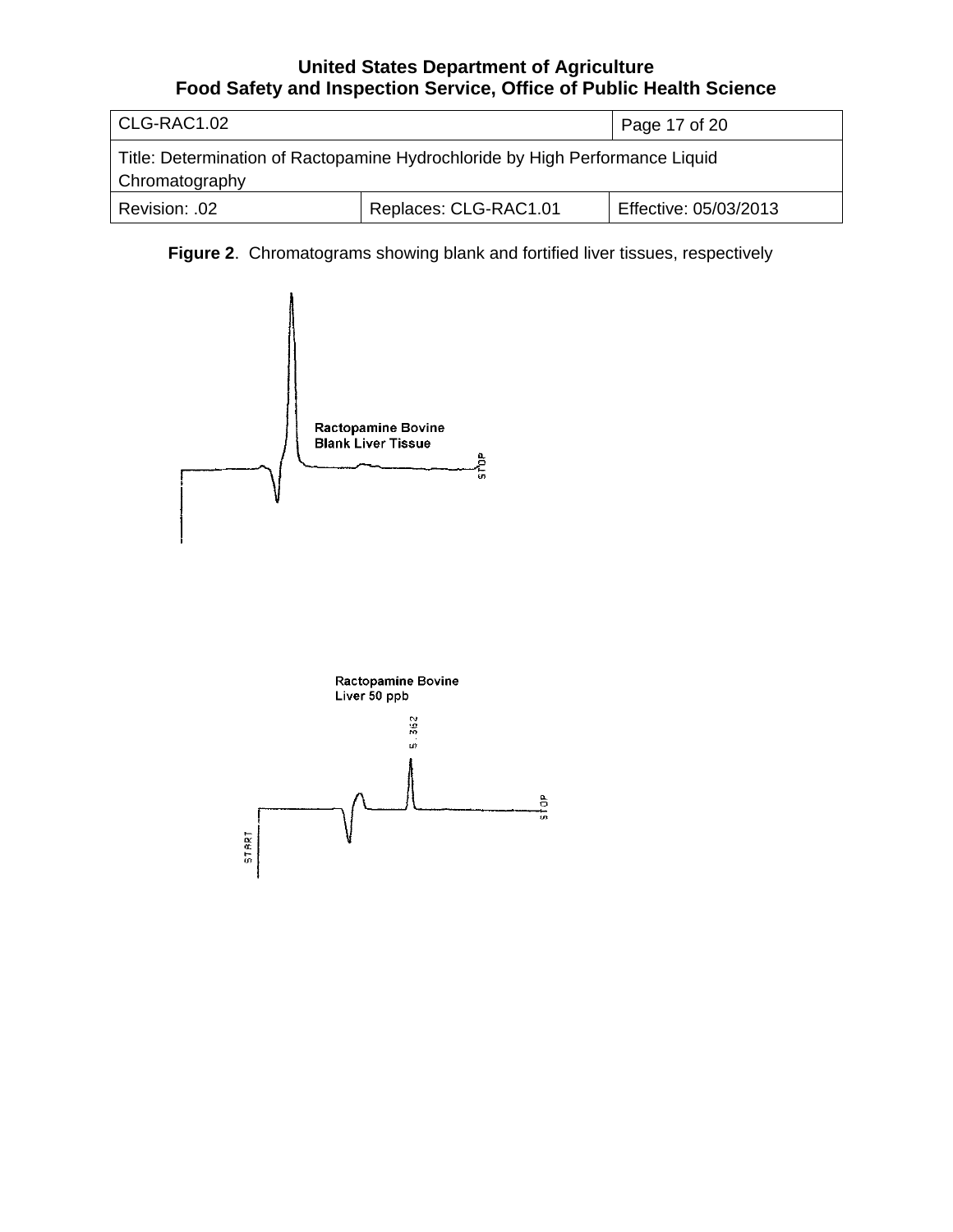| CLG-RAC1.02                                                                                    |                       | Page 18 of 20         |
|------------------------------------------------------------------------------------------------|-----------------------|-----------------------|
| Title: Determination of Ractopamine Hydrochloride by High Performance Liquid<br>Chromatography |                       |                       |
| Revision: .02                                                                                  | Replaces: CLG-RAC1.01 | Effective: 05/03/2013 |

Figure 3. Chromatograms showing blank and fortified 1 ppb muscle tissues, respectively

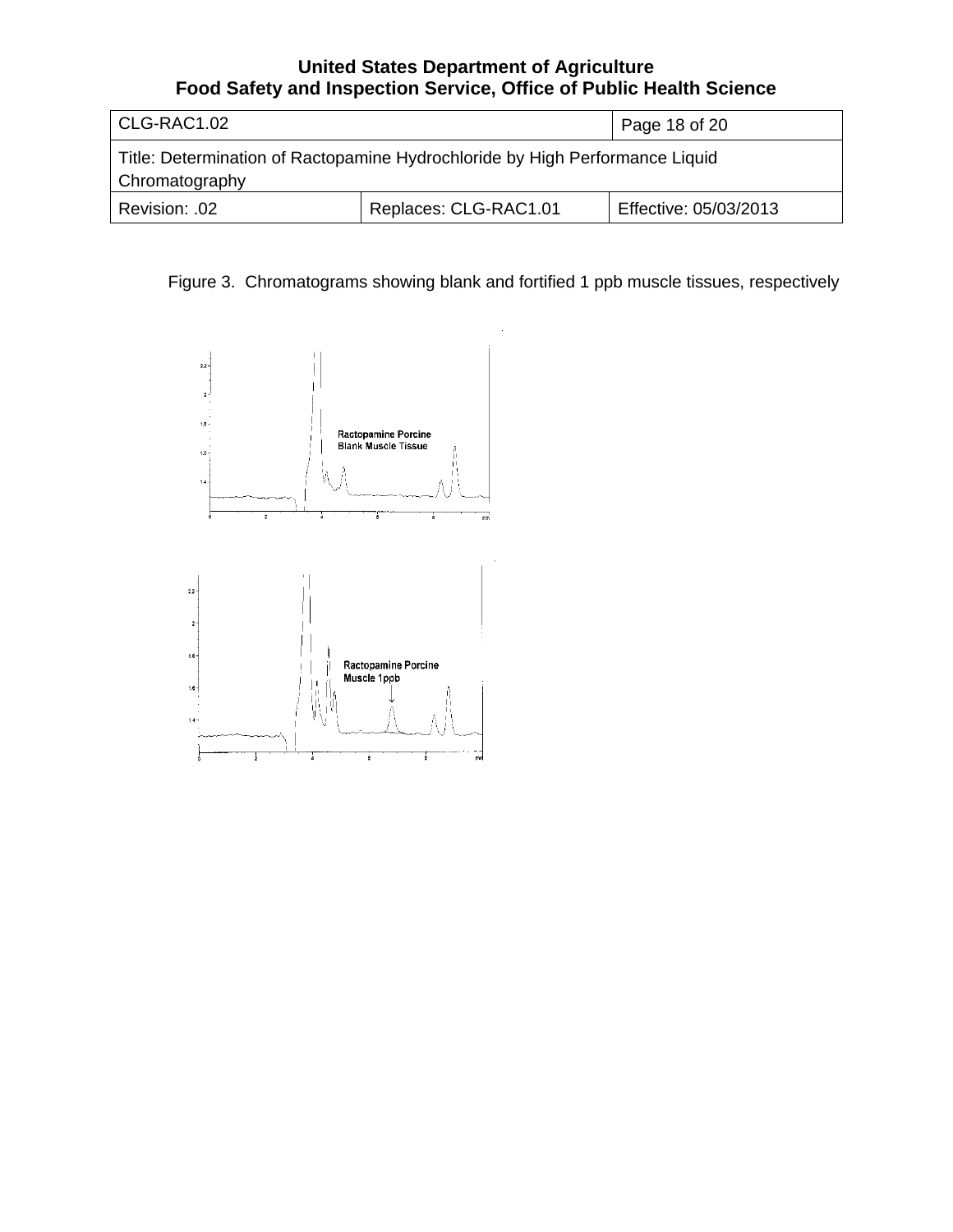| CLG-RAC1.02                                                                                    |                       | Page 19 of 20         |  |
|------------------------------------------------------------------------------------------------|-----------------------|-----------------------|--|
| Title: Determination of Ractopamine Hydrochloride by High Performance Liquid<br>Chromatography |                       |                       |  |
| Revision: .02                                                                                  | Replaces: CLG-RAC1.01 | Effective: 05/03/2013 |  |

3. Structure of ractopamine HCl and ritodrine.



Structure of Ritodrine



- 4. Alternative HPLC column C18 reversed phase HPLC column Beckman Ultrasphere IP, 5 µm, 4.6 x 250 mm, Part No. 235335.
- 5. SPE cartridge testing

In the event that acceptable standard recovery ( $> 60 \%$ ) and control results are not attainable using the method; the following steps may be taken to determine the suitability of the acidic alumina SPE cartridges. As a preventative measure, each new lot number of SPE cartridges may be tested using test procedure 1 to determine their suitability.

Note: 2 g acidic alumina activity I from Waters, Alltech Isolute, and ICN proved to be acceptable using this test.

- a. Preparation of Test Solutions
	- i. Ractopamine HCI fortification solution  $(0.2 \mu g/mL)$ :

Pipet 2 mL of the 10  $\mu$ g/mL ractopamine HCI intermediate muscle solution into a 100 mL volumetric flask and dilute to volume with sample diluent. Mix well. This solution is stable for one month when stored at 2 - 8 °C.

ii. Ractopamine HCl external standard (2.5 ng/mL): Pipet 10 mL of the 25 ng/mL ractopamine HCl muscle standard, or 2.5 mL